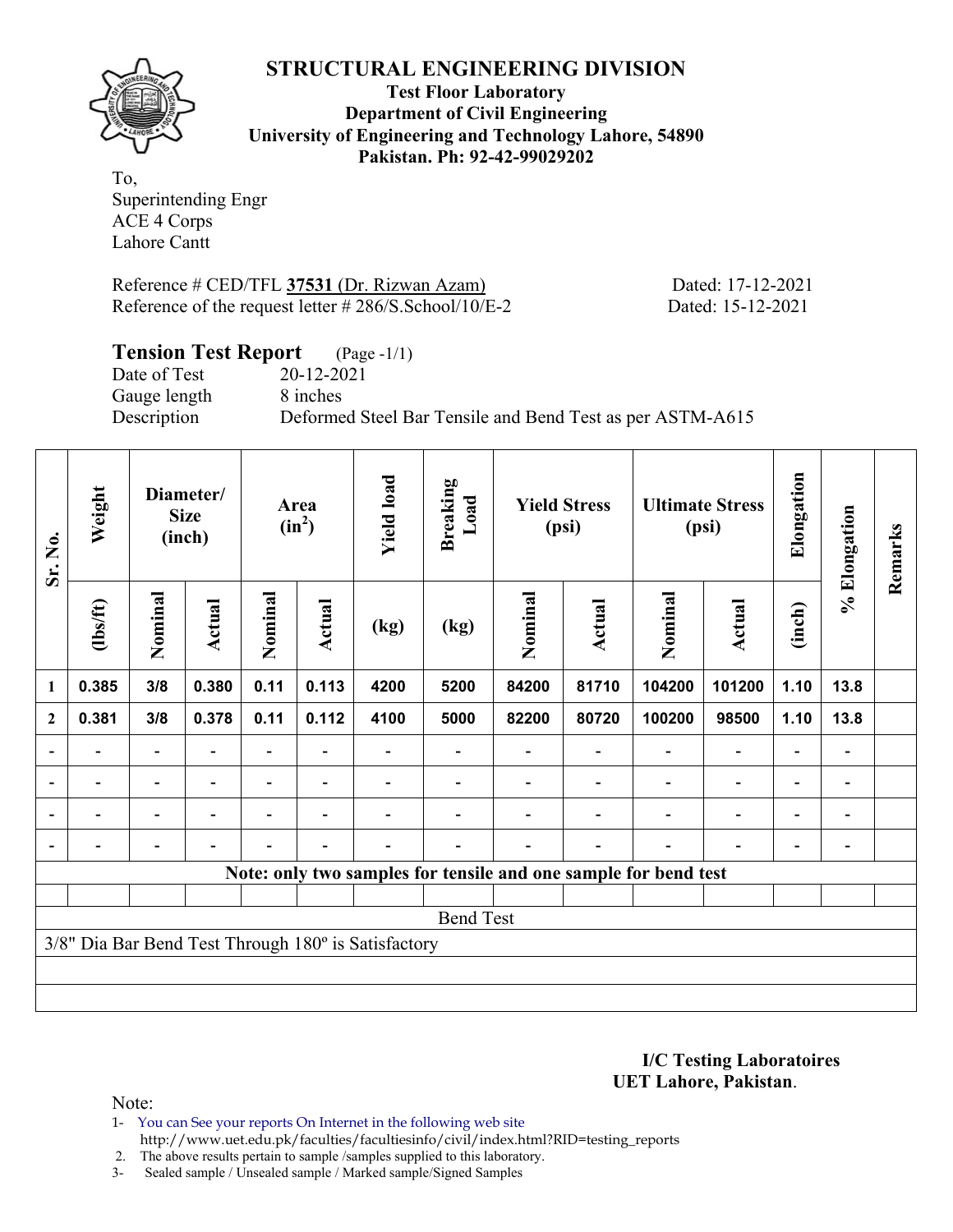

### **Test Floor Laboratory Department of Civil Engineering University of Engineering and Technology Lahore, 54890 Pakistan. Ph: 92-42-99029202**

To, Resident Engineer ACES (Pvt) Ltd Civil Infrastructure Development Works DHA Multan

Reference # CED/TFL **37532** (Dr. Rizwan Azam) Dated: 17-12-2021 Reference of the request letter # ACE-DHAM-NLC-079 Dated: 15-12-2021

# **Tension Test Report** (Page -1/1)

Gauge length 8 inches

Date of Test 20-12-2021 Description Deformed Steel Bar Tensile and Bend Test

| Sr. No.                  | Weight                            |    | Diameter/<br><b>Size</b><br>(mm) |         | Area<br>$(in^2)$ | <b>Yield load</b>                                  | <b>Breaking</b><br>Load                                           |         | <b>Yield Stress</b><br>(psi) |         | <b>Ultimate Stress</b><br>(psi) | Elongation     | % Elongation | Remarks   |
|--------------------------|-----------------------------------|----|----------------------------------|---------|------------------|----------------------------------------------------|-------------------------------------------------------------------|---------|------------------------------|---------|---------------------------------|----------------|--------------|-----------|
|                          | Nominal<br>(1bs/ft)<br>0.102<br>1 |    | Actual                           | Nominal | Actual           | (kg)                                               | (kg)                                                              | Nominal | Actual                       | Nominal | Actual                          | (inch)         |              |           |
|                          |                                   | 5  | 4.97                             | ------  | 0.030            | 1000                                               | 1240                                                              | ------  | 73180                        | ------  | 90800                           | 1.00           | 12.5         |           |
| $\overline{2}$           | 0.102                             | 5  | 4.96                             | ------  | 0.030            | 1000                                               | 1240                                                              |         | 73580                        |         | 91300                           | 1.00           | 12.5         |           |
| 3                        | 0.142                             | 6  | 5.87                             | -----   | 0.042            | 1120                                               | 1320                                                              |         | 58940                        |         | 69500                           | 1.40           | 15.0         | Ali Steel |
| 4                        | 0.139                             | 6  | 5.79                             | ------  | 0.041            | 1360                                               | 1600                                                              |         | 73400                        |         | 86400                           | 1.10           | 15.0         |           |
|                          |                                   | Ξ. |                                  |         |                  |                                                    |                                                                   |         |                              |         | $\overline{\phantom{0}}$        | $\overline{a}$ |              |           |
| $\overline{\phantom{a}}$ |                                   |    |                                  |         |                  |                                                    |                                                                   |         |                              |         | $\blacksquare$                  | ۰              |              |           |
|                          |                                   |    |                                  |         |                  |                                                    | Note: only four samples for tensile and two samples for bend test |         |                              |         |                                 |                |              |           |
|                          |                                   |    |                                  |         |                  |                                                    |                                                                   |         |                              |         |                                 |                |              |           |
|                          | <b>Bend Test</b>                  |    |                                  |         |                  |                                                    |                                                                   |         |                              |         |                                 |                |              |           |
|                          |                                   |    |                                  |         |                  | 5mm Dia Bar Bend Test Through 180° is Satisfactory |                                                                   |         |                              |         |                                 |                |              |           |
|                          |                                   |    |                                  |         |                  | 6mm Dia Bar Bend Test Through 180° is Satisfactory |                                                                   |         |                              |         |                                 |                |              |           |
|                          |                                   |    |                                  |         |                  |                                                    |                                                                   |         |                              |         |                                 |                |              |           |

**I/C Testing Laboratoires UET Lahore, Pakistan**.

Note:

1- You can See your reports On Internet in the following web site http://www.uet.edu.pk/faculties/facultiesinfo/civil/index.html?RID=testing\_reports

2. The above results pertain to sample /samples supplied to this laboratory.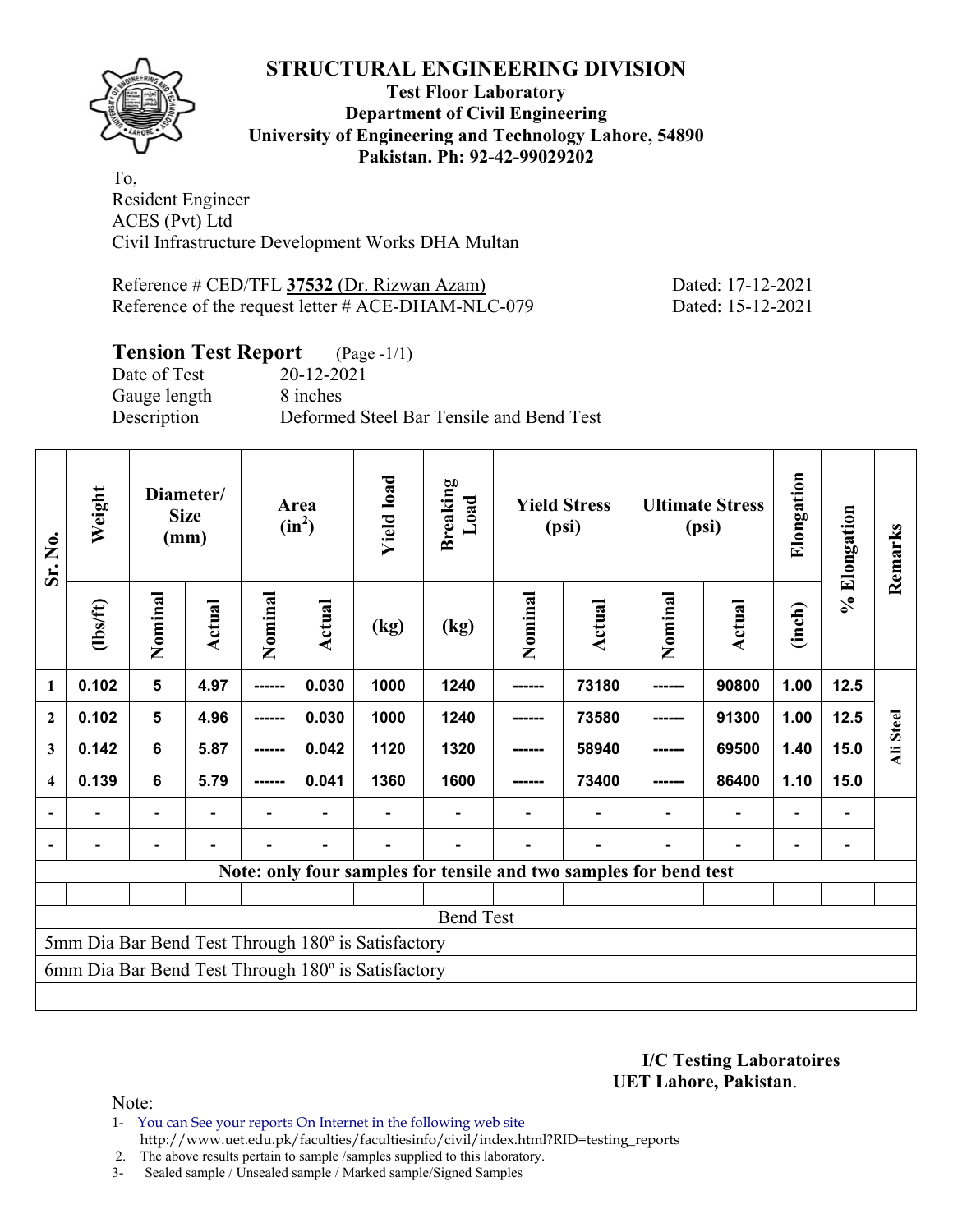

**Test Floor Laboratory Department of Civil Engineering University of Engineering and Technology Lahore, 54890 Pakistan. Ph: 92-42-99029202** 

To, Resident Engineer-2 ACES (Pvt) Ltd Sector-V DHA Multan

Reference # CED/TFL **37533** (Dr. Rizwan Azam) Dated: 17-12-2021 Reference of the request letter # ACES/DHAM/DEV/CT/47 Dated: 25-11-2021

## **Tension Test Report** (Page -1/1)

Date of Test 20-12-2021

Description Deformed Steel Bar Tensile and Bend Test as per ASTM-A496

| Sr. No.          | Weight                                             |                | Diameter/<br><b>Size</b><br>(mm) |         | Area<br>$\text{(mm}^2)$ | <b>Yield load</b> | <b>Breaking</b><br>Load                                         |                          | <b>Yield Stress</b><br>(Mpa) |         | <b>Ultimate Stress</b><br>(Mpa) | Remarks             |  |
|------------------|----------------------------------------------------|----------------|----------------------------------|---------|-------------------------|-------------------|-----------------------------------------------------------------|--------------------------|------------------------------|---------|---------------------------------|---------------------|--|
|                  | (kg/m)                                             | Nominal        | Actual                           | Nominal | Actual                  | (kg)              | (kg)                                                            | Nominal                  | Actual                       | Nominal | Actual                          |                     |  |
| 1                | 0.214                                              | $6\phantom{1}$ | 5.89                             | 32.30   | 27.27                   | 1080              | 1400                                                            | 328                      | 389                          | 425     | 504                             | <b>Brother</b><br>₹ |  |
| $\boldsymbol{2}$ | 0.211                                              | $6\phantom{1}$ | 5.85                             | 32.30   | 26.90                   | 1000              | 1320                                                            | 304                      | 365                          | 401     | 481                             |                     |  |
|                  |                                                    |                |                                  |         |                         |                   |                                                                 |                          |                              |         |                                 |                     |  |
| $\blacksquare$   |                                                    |                |                                  |         |                         |                   | $\overline{\phantom{a}}$                                        | $\qquad \qquad -$        |                              |         |                                 |                     |  |
|                  |                                                    |                |                                  |         |                         |                   | $\overline{\phantom{0}}$                                        |                          |                              |         | -                               |                     |  |
|                  |                                                    |                | $\qquad \qquad \blacksquare$     |         |                         |                   | $\overline{a}$                                                  | $\overline{\phantom{0}}$ |                              |         |                                 |                     |  |
|                  |                                                    |                |                                  |         |                         |                   | Note: only two samples for tensile and one sample for bend test |                          |                              |         |                                 |                     |  |
|                  |                                                    |                |                                  |         |                         |                   |                                                                 |                          |                              |         |                                 |                     |  |
|                  |                                                    |                |                                  |         |                         |                   | <b>Bend Test</b>                                                |                          |                              |         |                                 |                     |  |
|                  | 6mm Dia Bar Bend Test Through 180° is Satisfactory |                |                                  |         |                         |                   |                                                                 |                          |                              |         |                                 |                     |  |
|                  |                                                    |                |                                  |         |                         |                   |                                                                 |                          |                              |         |                                 |                     |  |
|                  |                                                    |                |                                  |         |                         |                   |                                                                 |                          |                              |         |                                 |                     |  |

**I/C Testing Laboratoires UET Lahore, Pakistan**.

Note:

1- You can See your reports On Internet in the following web site http://www.uet.edu.pk/faculties/facultiesinfo/civil/index.html?RID=testing\_reports

2. The above results pertain to sample /samples supplied to this laboratory.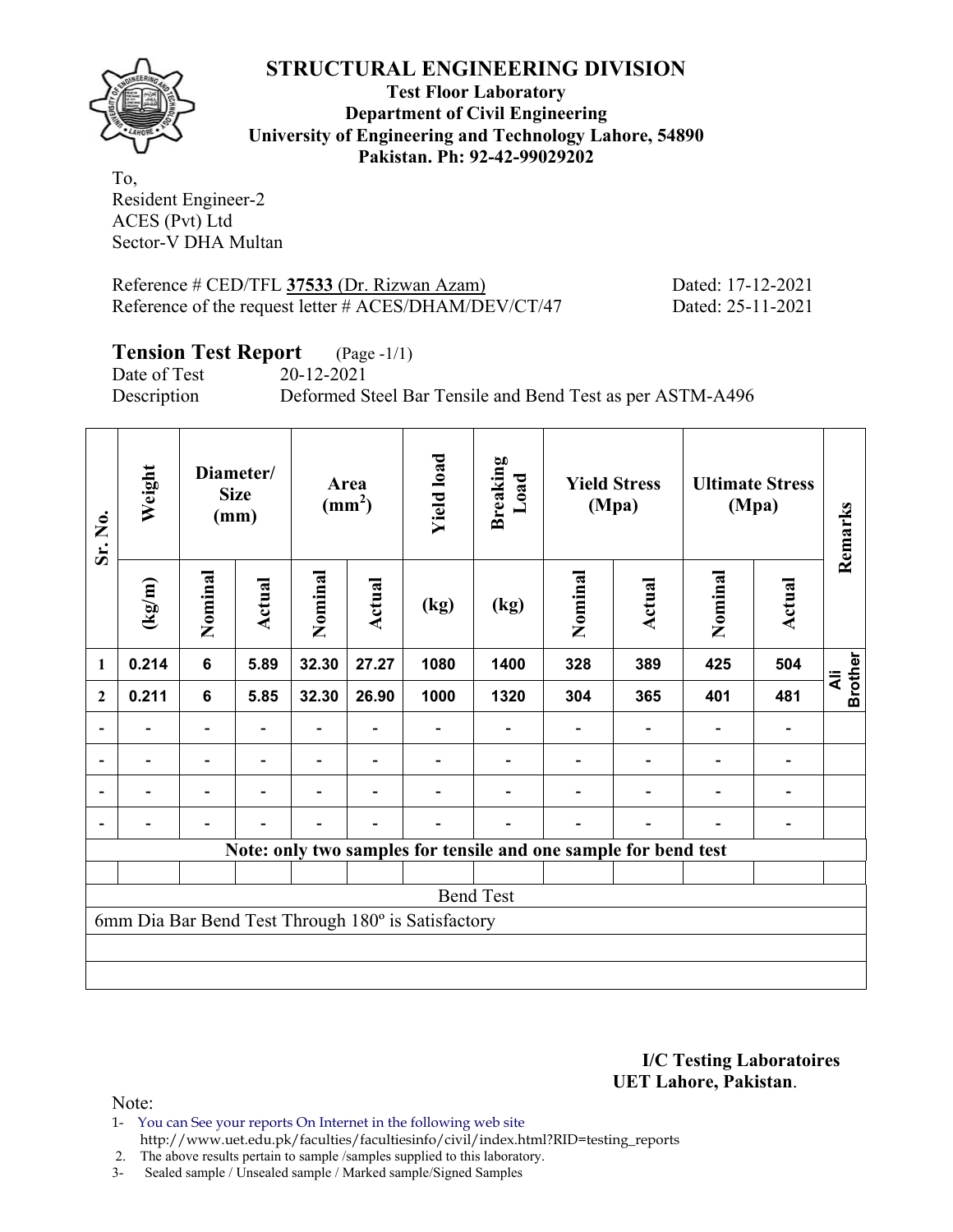

#### **Test Floor Laboratory Department of Civil Engineering University of Engineering and Technology Lahore, 54890 Pakistan. Ph: 92-42-99029202**

To, Construction Manager Elite Engineering Limited Sitara Heights 3-Jays Tower

Reference # CED/TFL **37534** (Dr. Rizwan Azam) Dated: 17-12-2021 Reference of the request letter # Nil Dated: 13-12-2021

# **Tension Test Report** (Page -1/1) Date of Test 20-12-2021 Gauge length 8 inches Description Deformed Steel Bar Tensile and Bend Test as per ASTM-A615

| Sr. No.          | Weight                                        |                          | Diameter/<br><b>Size</b> |         | Area<br>$(in^2)$         | <b>Yield load</b> | <b>Breaking</b><br>Load |         | <b>Yield Stress</b><br>(psi)                                    |                          | <b>Ultimate Stress</b><br>(psi) | Elongation               | % Elongation                 | Remarks |
|------------------|-----------------------------------------------|--------------------------|--------------------------|---------|--------------------------|-------------------|-------------------------|---------|-----------------------------------------------------------------|--------------------------|---------------------------------|--------------------------|------------------------------|---------|
|                  | (1bs/ft)                                      | Nominal<br>$(\#)$        | Actual<br>(inch)         | Nominal | Actual                   | (kg)              | (kg)                    | Nominal | <b>Actual</b>                                                   | Nominal                  | <b>Actual</b>                   | (inch)                   |                              |         |
| 1                | 0.368                                         | $\mathbf{3}$             | 0.371                    | 0.11    | 0.108                    | 3200              | 4500                    | 64200   | 65150                                                           | 90200                    | 91700                           | 1.30                     | 16.3                         |         |
| $\boldsymbol{2}$ | 0.367                                         | $\mathbf{3}$             | 0.371                    | 0.11    | 0.108                    | 3200              | 4700                    | 64200   | 65350                                                           | 94200                    | 96000                           | 1.50                     | 18.8                         |         |
|                  |                                               | $\overline{\phantom{0}}$ |                          |         |                          |                   |                         |         |                                                                 |                          | $\overline{\phantom{0}}$        | $\overline{\phantom{0}}$ |                              |         |
|                  | $\overline{\phantom{0}}$                      | $\overline{\phantom{a}}$ |                          |         | $\overline{\phantom{a}}$ |                   |                         |         |                                                                 |                          | $\overline{\phantom{0}}$        | $\overline{\phantom{0}}$ | $\qquad \qquad \blacksquare$ |         |
|                  | $\overline{\phantom{0}}$                      | $\overline{\phantom{a}}$ |                          | Ξ.      | $\blacksquare$           |                   |                         |         |                                                                 | $\overline{\phantom{0}}$ | $\overline{\phantom{0}}$        | $\overline{\phantom{0}}$ | $\overline{\phantom{0}}$     |         |
|                  |                                               |                          |                          |         |                          |                   |                         |         |                                                                 |                          |                                 | ۰                        |                              |         |
|                  |                                               |                          |                          |         |                          |                   |                         |         | Note: only two samples for tensile and one sample for bend test |                          |                                 |                          |                              |         |
|                  |                                               |                          |                          |         |                          |                   |                         |         |                                                                 |                          |                                 |                          |                              |         |
|                  |                                               |                          |                          |         |                          |                   | <b>Bend Test</b>        |         |                                                                 |                          |                                 |                          |                              |         |
|                  | #3 Bar Bend Test Through 180° is Satisfactory |                          |                          |         |                          |                   |                         |         |                                                                 |                          |                                 |                          |                              |         |
|                  |                                               |                          |                          |         |                          |                   |                         |         |                                                                 |                          |                                 |                          |                              |         |
|                  |                                               |                          |                          |         |                          |                   |                         |         |                                                                 |                          |                                 |                          |                              |         |

M Fayyaz Rasul (Site Engineer Sitar Height (Pvt) Limited)

**I/C Testing Laboratoires UET Lahore, Pakistan**.

Note:

1- You can See your reports On Internet in the following web site http://www.uet.edu.pk/faculties/facultiesinfo/civil/index.html?RID=testing\_reports

2. The above results pertain to sample /samples supplied to this laboratory.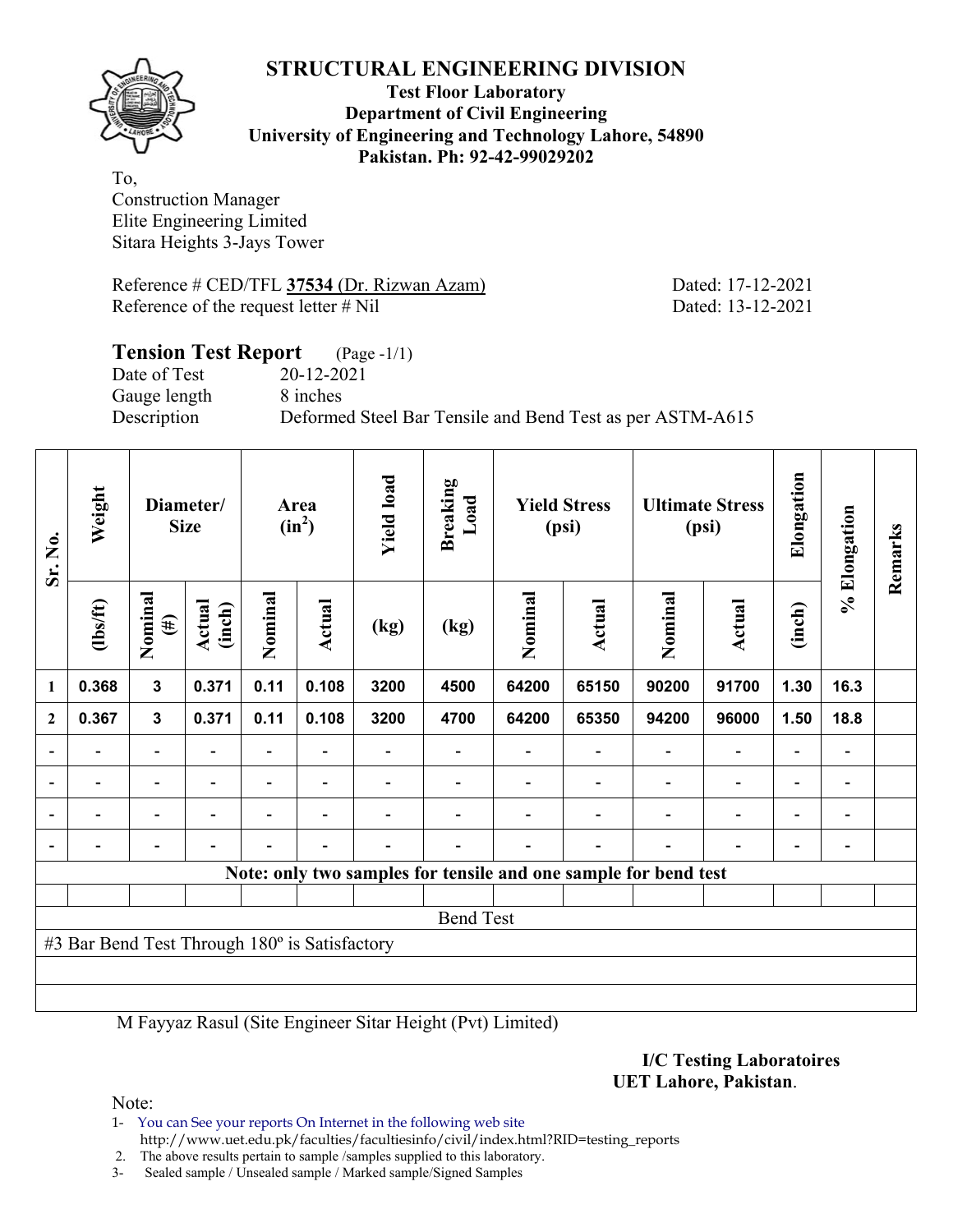

### **Test Floor Laboratory Department of Civil Engineering University of Engineering and Technology Lahore, 54890 Pakistan. Ph: 92-42-99029202**

To, Team Leader - JIPIC Project Implement Consultants (PICs) Jalalpur Irrigation Project (JIP) Construction of Main (RD 225+500 to RD 379+750) including Distribution Suystem and Flood Carrier Channels Cross Drainge Structures Roads, Bridge etc Contract No. JIP/WKS/ICB-P3

Reference # CED/TFL **37535** (Dr. Rizwan Azam) Dated: 17-12-2021 Reference of the request letter # JIPIC/2.18/2844 Dated: 17-12-2021

**Tension Test Report** (Page -1/1)

Date of Test 20-16-2021

Gauge length 8 inches

Description Deformed Steel Bar Tensile and Bend Test as per ASTM-A615

| Sr. No.                  | Weight                                         |                          | Diameter/<br><b>Size</b> |                          | Area<br>$(in^2)$ | <b>Yield load</b> | <b>Breaking</b><br>Load                                         |         | <b>Yield Stress</b><br>(psi) |         | <b>Ultimate Stress</b><br>(psi) | Elongation               | % Elongation             | Remarks |
|--------------------------|------------------------------------------------|--------------------------|--------------------------|--------------------------|------------------|-------------------|-----------------------------------------------------------------|---------|------------------------------|---------|---------------------------------|--------------------------|--------------------------|---------|
|                          | (1bs/ft)                                       | Nominal<br>$(\#)$        | Actual<br>(inch)         | Nominal                  | <b>Actual</b>    | (kg)              | (kg)                                                            | Nominal | Actual                       | Nominal | <b>Actual</b>                   | (inch)                   |                          |         |
| 1                        | 4.211                                          | 10                       | 1.255                    | 1.27                     | 1.238            | 40000             | 55600                                                           | 69500   | 71220                        | 96500   | 99000                           | 1.30                     | 16.3                     |         |
| $\boldsymbol{2}$         | 4.272                                          | 10                       | 1.264                    | 1.27                     | 1.256            | 40800             | 57400                                                           | 70900   | 71610                        | 99700   | 100800                          | 1.50                     | 18.8                     |         |
| $\overline{\phantom{a}}$ |                                                |                          |                          |                          |                  |                   |                                                                 |         |                              |         | $\overline{\phantom{0}}$        | $\overline{a}$           |                          |         |
| ۰                        |                                                | $\overline{\phantom{0}}$ |                          | $\overline{\phantom{0}}$ |                  |                   |                                                                 |         |                              |         | $\overline{\phantom{0}}$        | $\overline{\phantom{a}}$ |                          |         |
|                          |                                                | -                        |                          | $\overline{\phantom{0}}$ | $\blacksquare$   |                   |                                                                 |         |                              |         | $\overline{\phantom{0}}$        | $\overline{\phantom{a}}$ | $\overline{\phantom{a}}$ |         |
|                          |                                                |                          |                          |                          |                  |                   |                                                                 |         |                              |         |                                 |                          |                          |         |
|                          |                                                |                          |                          |                          |                  |                   | Note: only two samples for tensile and one sample for bend test |         |                              |         |                                 |                          |                          |         |
|                          |                                                |                          |                          |                          |                  |                   |                                                                 |         |                              |         |                                 |                          |                          |         |
|                          |                                                |                          |                          |                          |                  |                   | <b>Bend Test</b>                                                |         |                              |         |                                 |                          |                          |         |
|                          | #10 Bar Bend Test Through 180° is Satisfactory |                          |                          |                          |                  |                   |                                                                 |         |                              |         |                                 |                          |                          |         |
|                          |                                                |                          |                          |                          |                  |                   |                                                                 |         |                              |         |                                 |                          |                          |         |
|                          |                                                |                          |                          |                          |                  |                   |                                                                 |         |                              |         |                                 |                          |                          |         |

**I/C Testing Laboratoires UET Lahore, Pakistan**.

- 1- You can See your reports On Internet in the following web site http://www.uet.edu.pk/faculties/facultiesinfo/civil/index.html?RID=testing\_reports
- 2. The above results pertain to sample /samples supplied to this laboratory.
- 3- Sealed sample / Unsealed sample / Marked sample/Signed Samples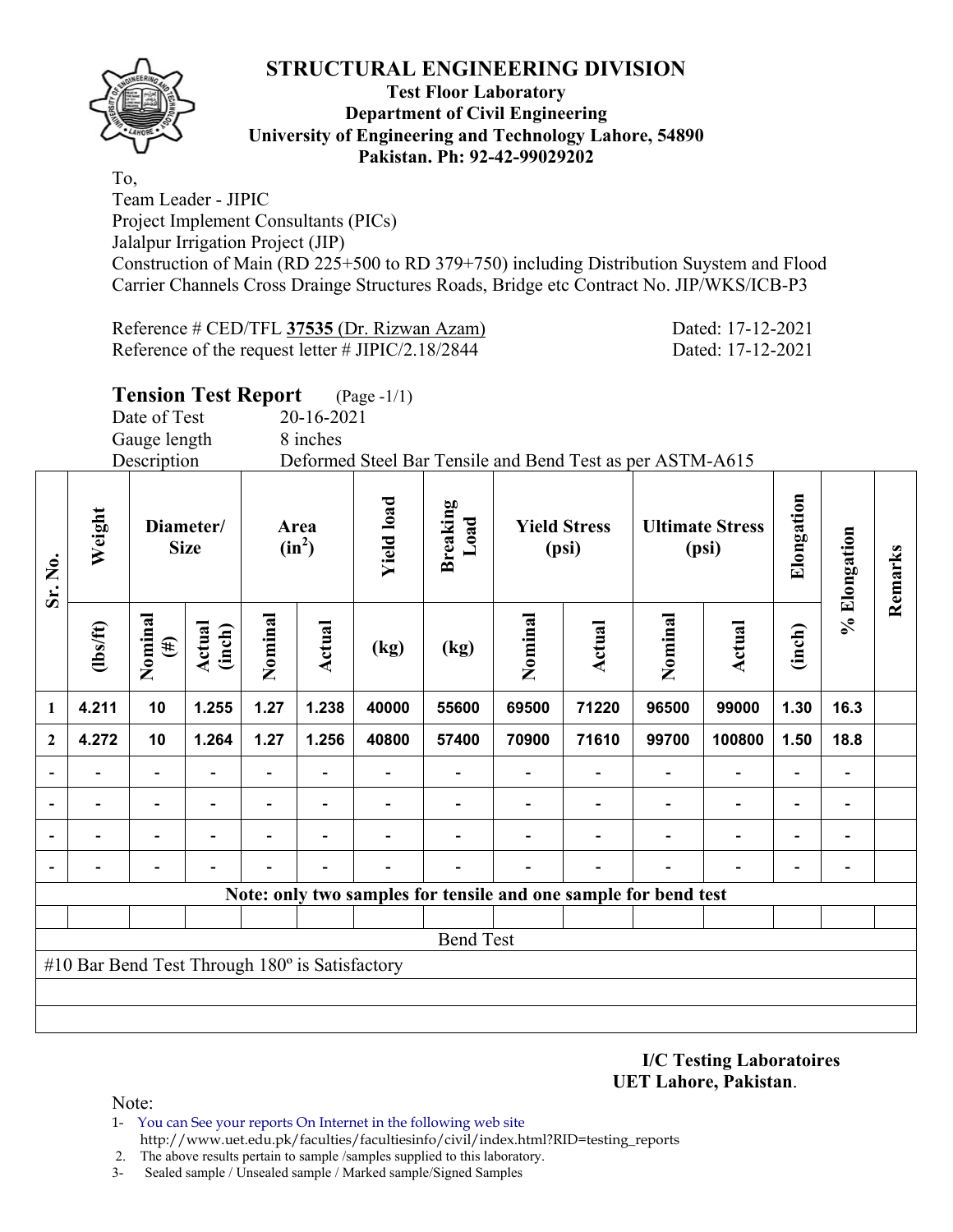

#### **Test Floor Laboratory Department of Civil Engineering University of Engineering and Technology Lahore, 54890 Pakistan. Ph: 92-42-99029202**

To, Sub Divisional Officer Building Sub Division Shujabad (Const. of Pavilion Football Ground, Prayer Room, Shifting of Flood Light Poles and Re-Const. of Boundary Wall in District Sports Complex Multan

Reference # CED/TFL **37536** (Dr. Rizwan Azam) Dated: 17-12-2021 Reference of the request letter # 273/Shujabad Dated: 29-09-2021

|          | <b>Tension Test Report</b>                        |        |        |                  | $(Page - 1/2)$                                            |                  |        |                              |        |                                 |            |  |
|----------|---------------------------------------------------|--------|--------|------------------|-----------------------------------------------------------|------------------|--------|------------------------------|--------|---------------------------------|------------|--|
|          | Date of Test                                      |        |        | 20-12-2021       |                                                           |                  |        |                              |        |                                 |            |  |
|          | Gauge length                                      |        |        | 8 inches         |                                                           |                  |        |                              |        |                                 |            |  |
|          |                                                   |        |        |                  | Deformed Steel Bar Tensile and Bend Test as per ASTM-A615 |                  |        |                              |        |                                 |            |  |
| Weight   | Description<br>Diameter/<br><b>Size</b><br>(inch) |        |        | Area<br>$(in^2)$ | load<br>Yield                                             | Breaking<br>Load |        | <b>Yield Stress</b><br>(psi) |        | <b>Ultimate Stress</b><br>(psi) | Elongation |  |
| $lbs/ft$ | Nominal                                           | Actual | Nomina | Actual           | (kg)                                                      | (kg)             | Nomina | Actual                       | Nomina | Actual                          | (inch)     |  |

| Sr. No.      | Weigl          |         | <b>Size</b><br>(inch) |                          | Area<br>$(in^2)$ | <b>Yield</b> l                                      | <b>Breaki</b><br>Load |                                                                 | <b>Yield Stress</b><br>(psi) |         | <b>Ultimate Stress</b><br>(psi) | Elongat | % Elongation             | Remarks |
|--------------|----------------|---------|-----------------------|--------------------------|------------------|-----------------------------------------------------|-----------------------|-----------------------------------------------------------------|------------------------------|---------|---------------------------------|---------|--------------------------|---------|
|              | $\frac{2}{10}$ | Nominal | Actual                | Nominal                  | Actual           | (kg)                                                | (kg)                  | Nominal                                                         | Actual                       | Nominal | Actual                          | (inch)  |                          |         |
| $\mathbf{1}$ | 0.371          | 3/8     | 0.373                 | 0.11                     | 0.109            | 3600                                                | 5000                  | 72200                                                           | 72690                        | 100200  | 101000                          | 1.30    | 16.3                     |         |
|              |                |         |                       |                          |                  |                                                     |                       |                                                                 |                              |         |                                 |         |                          |         |
|              |                |         |                       | -                        |                  |                                                     |                       |                                                                 |                              |         |                                 |         |                          |         |
|              |                |         |                       |                          |                  |                                                     |                       |                                                                 |                              |         |                                 |         |                          |         |
|              |                |         |                       | $\overline{\phantom{0}}$ |                  |                                                     |                       |                                                                 |                              |         |                                 |         | $\overline{\phantom{0}}$ |         |
|              |                |         |                       |                          |                  |                                                     |                       |                                                                 |                              |         |                                 |         |                          |         |
|              |                |         |                       |                          |                  |                                                     |                       | Note: only two samples for tensile and one sample for bend test |                              |         |                                 |         |                          |         |
|              |                |         |                       |                          |                  |                                                     |                       |                                                                 |                              |         |                                 |         |                          |         |
|              |                |         |                       |                          |                  |                                                     | <b>Bend Test</b>      |                                                                 |                              |         |                                 |         |                          |         |
|              |                |         |                       |                          |                  | 3/8" Dia Bar Bend Test Through 180° is Satisfactory |                       |                                                                 |                              |         |                                 |         |                          |         |
|              |                |         |                       |                          |                  |                                                     |                       |                                                                 |                              |         |                                 |         |                          |         |
|              |                |         |                       |                          |                  |                                                     |                       |                                                                 |                              |         |                                 |         |                          |         |

**I/C Testing Laboratoires UET Lahore, Pakistan**.

- 1- You can See your reports On Internet in the following web site http://www.uet.edu.pk/faculties/facultiesinfo/civil/index.html?RID=testing\_reports
- 2. The above results pertain to sample /samples supplied to this laboratory.
- 3- Sealed sample / Unsealed sample / Marked sample/Signed Samples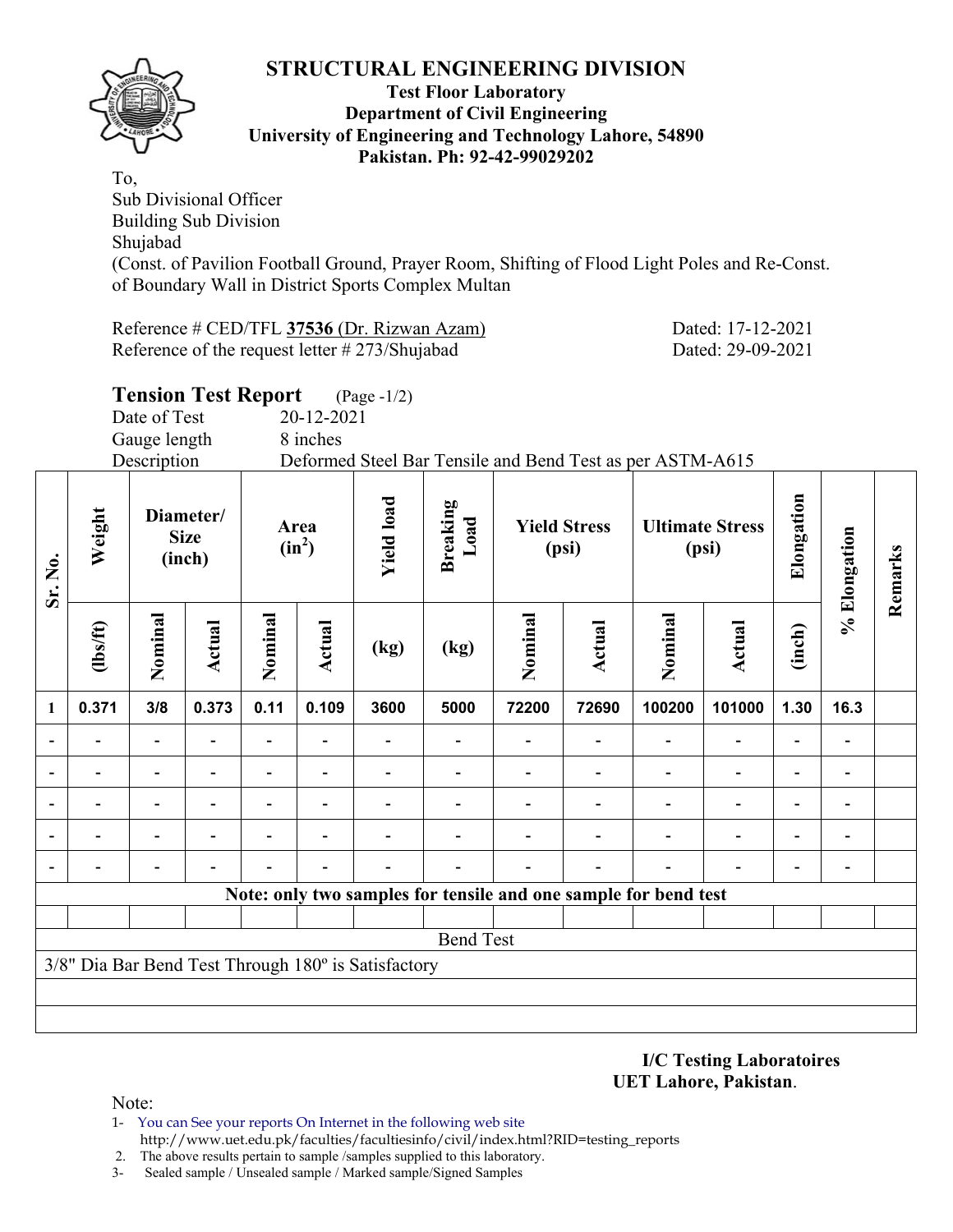

To, Sub Divisional Officer Building Sub Division Shujabad (Consttruction of Academic Block, Boundary Wall & Toilets in Govt. Girls Primary School Jungle Khan Muhammad & Govt. Boys Primary School Jungle Khan Muhammad for Up Gradation of Primary School to Elementary School District Multan Reference # CED/TFL **37536** (Dr. Rizwan Azam) Dated: 17-12-2021 Reference of the request letter #478/Shujabad Dated: 08-12-2021

|              | <b>Tension Test Report</b> (Page -2/2) |
|--------------|----------------------------------------|
| Date of Test | 20-12-2021                             |
| Gauge length | 8 inches                               |

Description Deformed Steel Bar Tensile and Bend Test as per ASTM-A615

| Sr. No.                  | Weight<br>Diameter/<br><b>Size</b><br>(inch) |         |               | Area<br>$(in^2)$         | <b>Yield load</b> | <b>Breaking</b><br>Load                             |                                                                 | <b>Yield Stress</b><br>(psi) |        | <b>Ultimate Stress</b><br>(psi) | Elongation               | % Elongation | Remarks                  |  |
|--------------------------|----------------------------------------------|---------|---------------|--------------------------|-------------------|-----------------------------------------------------|-----------------------------------------------------------------|------------------------------|--------|---------------------------------|--------------------------|--------------|--------------------------|--|
|                          | (1bs/ft)                                     | Nominal | <b>Actual</b> | Nominal                  | Actual            | (kg)                                                | (kg)                                                            | Nominal                      | Actual | Nominal                         | <b>Actual</b>            | (inch)       |                          |  |
| $\mathbf{1}$             | 0.373                                        | 3/8     | 0.374         | 0.11                     | 0.110             | 3400                                                | 4900                                                            | 68200                        | 68360  | 98200                           | 98600                    | 1.20         | 15.0                     |  |
|                          |                                              |         |               |                          |                   |                                                     |                                                                 |                              |        |                                 | $\overline{\phantom{0}}$ |              |                          |  |
|                          |                                              |         |               | $\overline{\phantom{0}}$ |                   |                                                     |                                                                 |                              |        |                                 | $\overline{\phantom{0}}$ |              |                          |  |
|                          |                                              |         |               |                          |                   |                                                     |                                                                 |                              |        |                                 | $\overline{\phantom{0}}$ |              |                          |  |
| $\overline{\phantom{0}}$ |                                              |         |               |                          |                   |                                                     |                                                                 |                              |        |                                 |                          |              | $\overline{\phantom{a}}$ |  |
| $\overline{\phantom{a}}$ |                                              |         |               |                          |                   |                                                     |                                                                 |                              |        |                                 |                          |              |                          |  |
|                          |                                              |         |               |                          |                   |                                                     | Note: only two samples for tensile and one sample for bend test |                              |        |                                 |                          |              |                          |  |
|                          |                                              |         |               |                          |                   |                                                     |                                                                 |                              |        |                                 |                          |              |                          |  |
|                          |                                              |         |               |                          |                   |                                                     | <b>Bend Test</b>                                                |                              |        |                                 |                          |              |                          |  |
|                          |                                              |         |               |                          |                   | 3/8" Dia Bar Bend Test Through 180° is Satisfactory |                                                                 |                              |        |                                 |                          |              |                          |  |
|                          |                                              |         |               |                          |                   |                                                     |                                                                 |                              |        |                                 |                          |              |                          |  |
|                          |                                              |         |               |                          |                   |                                                     |                                                                 |                              |        |                                 |                          |              |                          |  |

**I/C Testing Laboratoires UET Lahore, Pakistan**.

- 1- You can See your reports On Internet in the following web site http://www.uet.edu.pk/faculties/facultiesinfo/civil/index.html?RID=testing\_reports
- 2. The above results pertain to sample /samples supplied to this laboratory.
- 3- Sealed sample / Unsealed sample / Marked sample/Signed Samples

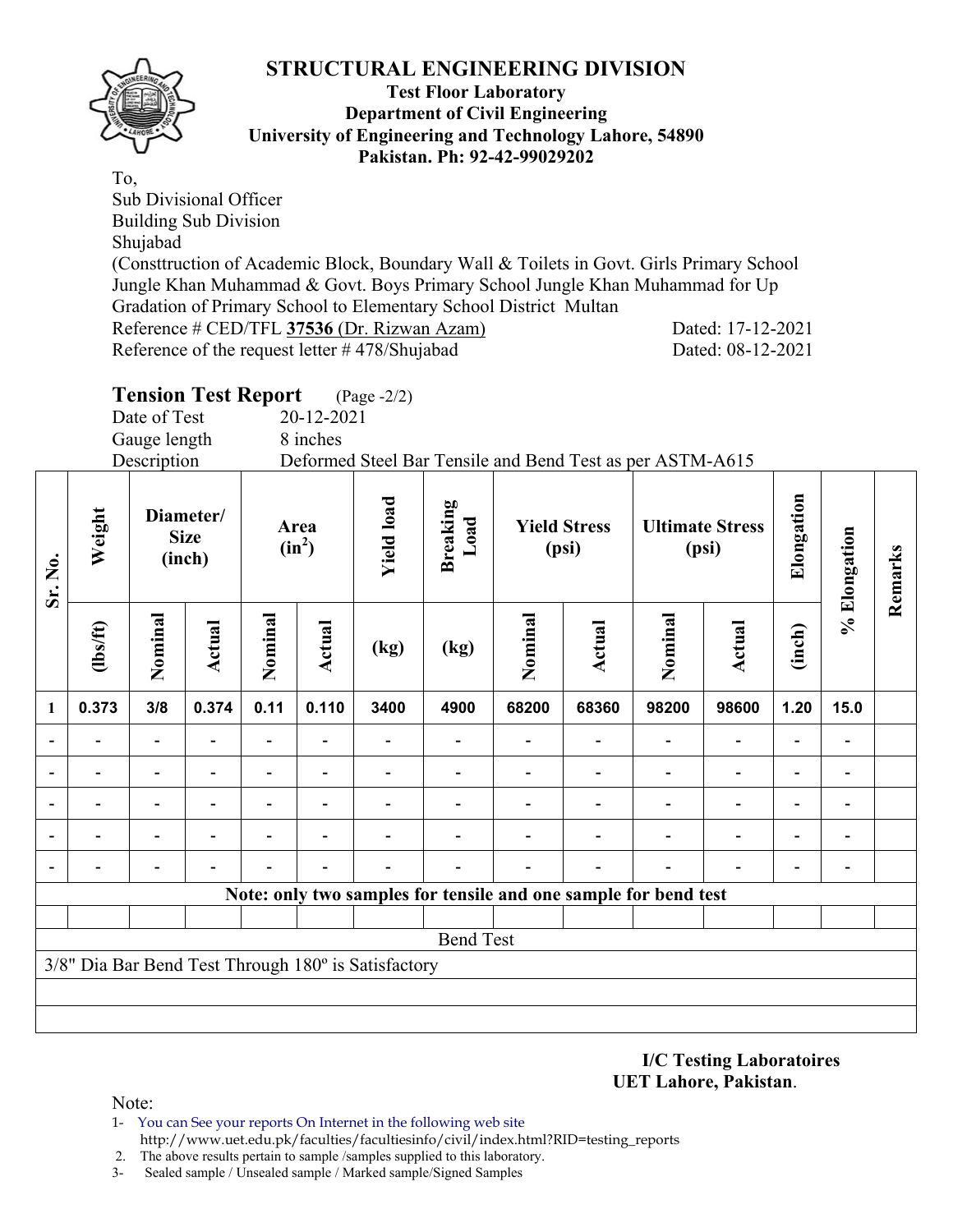

#### **Test Floor Laboratory Department of Civil Engineering University of Engineering and Technology Lahore, 54890 Pakistan. Ph: 92-42-99029202**

To, M/S Ittefaq Building Solutions (Pvt) Ltd Lahore (Sapphire Diamond Ferozwatwan (New Apparel Village) including)

Reference # CED/TFL **37537** (Dr. Rizwan Azam) Dated: 17-12-2021 Reference of the request letter # IBS/SD/ST21 Dated: 17-12-2021

# **Tension Test Report** (Page -1/1)

Date of Test 20-12-2021 Gauge length 8 inches

Description Deformed Steel Bar Tensile and Bend Test as per ASTM-A615

| Sr. No.      | Weight                                        |                          | Diameter/<br><b>Size</b> |                | Area<br>$(in^2)$         | <b>Yield load</b> | <b>Breaking</b><br>Load |         | <b>Yield Stress</b><br>(psi) |                                                                 | <b>Ultimate Stress</b><br>(psi) | Elongation               | % Elongation             | Remarks |
|--------------|-----------------------------------------------|--------------------------|--------------------------|----------------|--------------------------|-------------------|-------------------------|---------|------------------------------|-----------------------------------------------------------------|---------------------------------|--------------------------|--------------------------|---------|
|              | $\frac{2}{10}$                                | Nominal<br>$(\#)$        | Actual<br>(inch)         | Nominal        | Actual                   | (kg)              | (kg)                    | Nominal | Actual                       | Nominal                                                         | <b>Actual</b>                   | (inch)                   |                          |         |
| 1            | 0.345                                         | $\mathbf{3}$             | 0.359                    | 0.11           | 0.101                    | 4200              | 5200                    | 84200   | 91380                        | 104200                                                          | 113200                          | 1.00                     | 12.5                     |         |
| $\mathbf{2}$ | 0.346                                         | $\mathbf{3}$             | 0.360                    | 0.11           | 0.102                    | 4000              | 5100                    | 80200   | 86730                        | 102200                                                          | 110600                          | 1.30                     | 16.3                     |         |
|              |                                               | $\overline{a}$           |                          |                |                          |                   |                         |         |                              |                                                                 | $\overline{\phantom{0}}$        | $\overline{\phantom{a}}$ |                          |         |
|              | $\overline{\phantom{0}}$                      | $\blacksquare$           |                          |                |                          |                   |                         |         |                              |                                                                 | $\overline{\phantom{a}}$        | -                        | -                        |         |
|              | $\blacksquare$                                | $\overline{\phantom{a}}$ | $\blacksquare$           | $\blacksquare$ | $\overline{\phantom{a}}$ |                   |                         |         | $\blacksquare$               | $\overline{\phantom{0}}$                                        | $\overline{\phantom{a}}$        | Ξ.                       | $\overline{\phantom{a}}$ |         |
|              | $\overline{\phantom{0}}$                      | $\overline{\phantom{a}}$ |                          |                | $\overline{\phantom{0}}$ |                   |                         |         | ۰                            | $\overline{\phantom{0}}$                                        | $\overline{\phantom{a}}$        | $\blacksquare$           | $\overline{\phantom{a}}$ |         |
|              |                                               |                          |                          |                |                          |                   |                         |         |                              | Note: only two samples for tensile and one sample for bend test |                                 |                          |                          |         |
|              |                                               |                          |                          |                |                          |                   |                         |         |                              |                                                                 |                                 |                          |                          |         |
|              |                                               |                          |                          |                |                          |                   | <b>Bend Test</b>        |         |                              |                                                                 |                                 |                          |                          |         |
|              | #3 Bar Bend Test Through 180° is Satisfactory |                          |                          |                |                          |                   |                         |         |                              |                                                                 |                                 |                          |                          |         |
|              |                                               |                          |                          |                |                          |                   |                         |         |                              |                                                                 |                                 |                          |                          |         |
|              |                                               |                          |                          |                |                          |                   |                         |         |                              |                                                                 |                                 |                          |                          |         |

**I/C Testing Laboratoires UET Lahore, Pakistan**.

Note:

1- You can See your reports On Internet in the following web site http://www.uet.edu.pk/faculties/facultiesinfo/civil/index.html?RID=testing\_reports

2. The above results pertain to sample /samples supplied to this laboratory.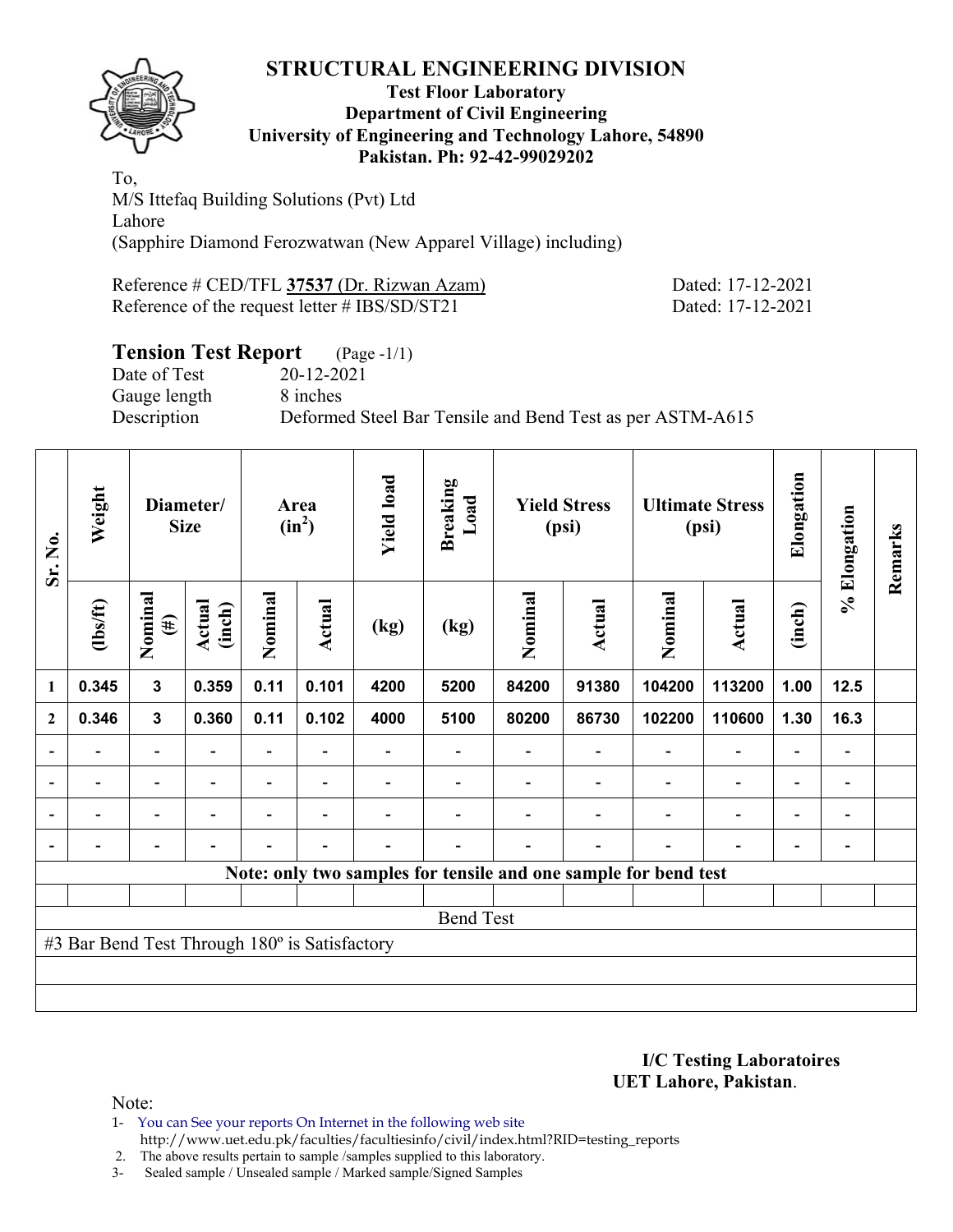

#### **Test Floor Laboratory Department of Civil Engineering University of Engineering and Technology Lahore, 54890 Pakistan. Ph: 92-42-99029202**

To, M/S Defence Housing Authority. Lahore Cantt (Extn of Coffee Lounge, Kichen & Washroom at J Club DHA Ph-1) – (M/s UCC)

| Reference # CED/TFL 37538 (Dr. Rizwan Azam)                | Dated: 17-12-2021 |
|------------------------------------------------------------|-------------------|
| Reference of the request letter $\# 408/241/E/Lab/187/119$ | Dated: 17-12-2021 |

# **Tension Test Report** (Page -1/1)

Gauge length 8 inches

Date of Test 20-12-2021 Description Deformed Steel Bar Tensile and Bend Test as per ASTM-A615

| Sr. No.                  | Weight                                        |                          | Diameter/<br>size        |                          | Area<br>$(in^2)$ | <b>Yield load</b> | <b>Breaking</b><br>Load |         | <b>Yield Stress</b><br>(psi) |                                                                 | <b>Ultimate Stress</b><br>(psi) | Elongation               | % Elongation             | Remarks               |
|--------------------------|-----------------------------------------------|--------------------------|--------------------------|--------------------------|------------------|-------------------|-------------------------|---------|------------------------------|-----------------------------------------------------------------|---------------------------------|--------------------------|--------------------------|-----------------------|
|                          | $\frac{2}{10}$                                | Nominal<br>$(\#)$        | Actual<br>(inch)         | Nominal                  | <b>Actual</b>    | (kg)              | (kg)                    | Nominal | Actual                       | Nominal                                                         | Actual                          | (inch)                   |                          |                       |
| $\mathbf{1}$             | 0.378                                         | 3                        | 0.376                    | 0.11                     | 0.111            | 3500              | 4800                    | 70200   | 69430                        | 96200                                                           | 95300                           | 1.00                     | 12.5                     |                       |
| $\mathbf{2}$             | 0.378                                         | $\mathbf{3}$             | 0.376                    | 0.11                     | 0.111            | 3500              | 4800                    | 70200   | 69470                        | 96200                                                           | 95300                           | 1.20                     | 15.0                     | Model<br><b>Steel</b> |
|                          |                                               | $\overline{a}$           |                          |                          |                  |                   |                         |         |                              |                                                                 | $\overline{a}$                  |                          |                          |                       |
| $\overline{\phantom{a}}$ | $\overline{\phantom{0}}$                      | $\blacksquare$           | $\overline{\phantom{0}}$ | $\overline{\phantom{0}}$ | $\blacksquare$   |                   |                         |         | $\overline{\phantom{a}}$     | $\overline{\phantom{a}}$                                        | $\overline{\phantom{a}}$        | $\overline{\phantom{a}}$ | $\overline{\phantom{0}}$ |                       |
| $\blacksquare$           |                                               | $\overline{\phantom{0}}$ |                          | $\blacksquare$           | $\blacksquare$   |                   |                         |         |                              | $\overline{\phantom{0}}$                                        | $\overline{a}$                  | $\overline{\phantom{0}}$ | $\blacksquare$           |                       |
|                          | -                                             | $\overline{\phantom{0}}$ | $\blacksquare$           | $\blacksquare$           | $\blacksquare$   | $\overline{a}$    |                         |         | $\blacksquare$               | ۰                                                               | $\overline{a}$                  | $\overline{\phantom{0}}$ | $\overline{\phantom{0}}$ |                       |
|                          |                                               |                          |                          |                          |                  |                   |                         |         |                              | Note: only two samples for tensile and one sample for bend test |                                 |                          |                          |                       |
|                          |                                               |                          |                          |                          |                  |                   |                         |         |                              |                                                                 |                                 |                          |                          |                       |
|                          |                                               |                          |                          |                          |                  |                   | <b>Bend Test</b>        |         |                              |                                                                 |                                 |                          |                          |                       |
|                          | #3 Bar Bend Test Through 180° is Satisfactory |                          |                          |                          |                  |                   |                         |         |                              |                                                                 |                                 |                          |                          |                       |
|                          |                                               |                          |                          |                          |                  |                   |                         |         |                              |                                                                 |                                 |                          |                          |                       |
|                          |                                               |                          |                          |                          |                  |                   |                         |         |                              |                                                                 |                                 |                          |                          |                       |

**I/C Testing Laboratoires UET Lahore, Pakistan**.

- 1- You can See your reports On Internet in the following web site http://www.uet.edu.pk/faculties/facultiesinfo/civil/index.html?RID=testing\_reports
- 2. The above results pertain to sample /samples supplied to this laboratory.
- 3- Sealed sample / Unsealed sample / Marked sample/Signed Samples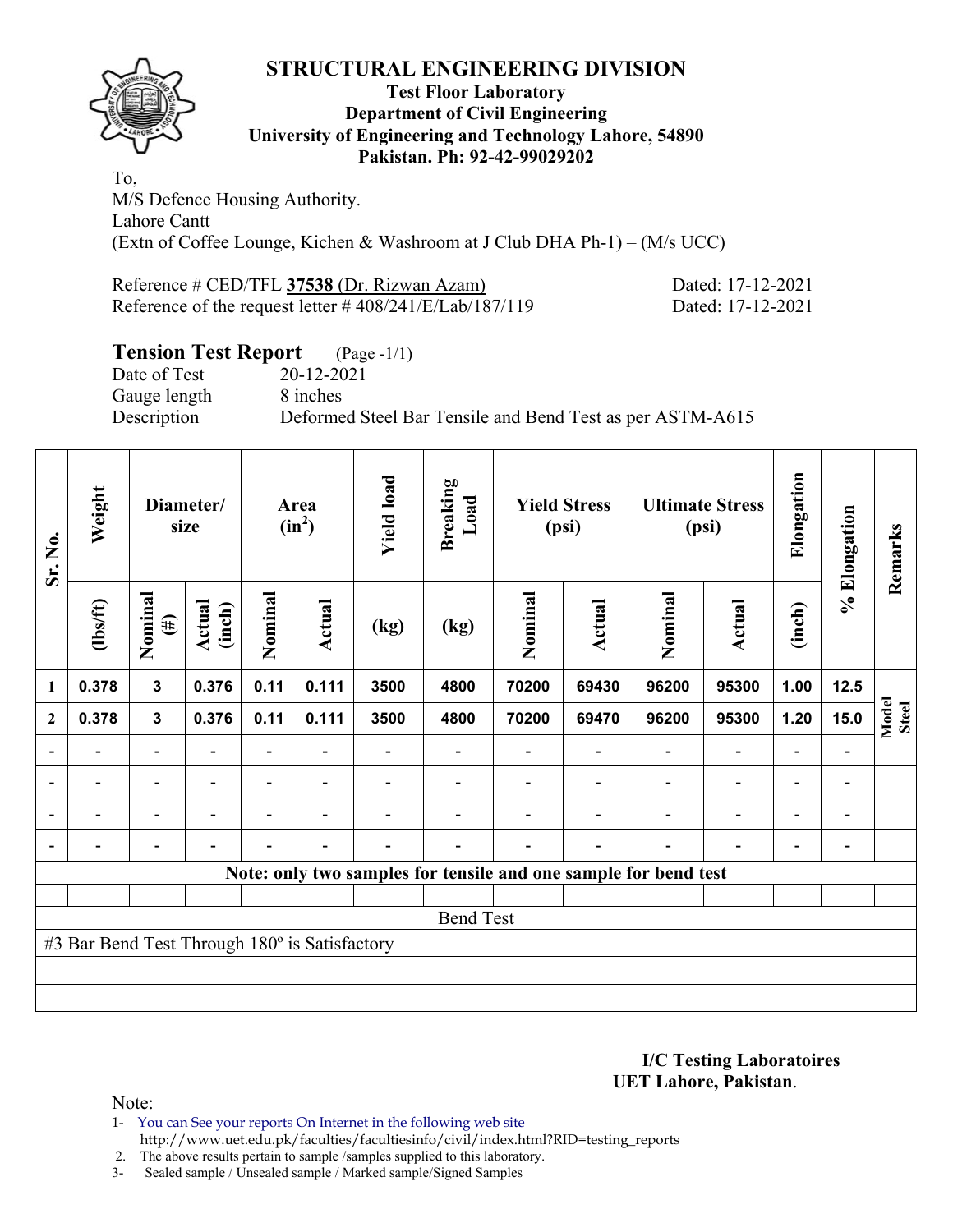

### **Test Floor Laboratory Department of Civil Engineering University of Engineering and Technology Lahore, 54890 Pakistan. Ph: 92-42-99029202**

To, Project Manager Liberty Builders. Construction of Zee Avenue-Ramada Hotel &Suites 17-A Cooper Rd. Lahore.

Reference # CED/TFL **37542** (Dr. Rizwan Azam) Dated: 20-12-2021 Reference of the request letter # ST/UET/20211220 Dated: 20-12-2021

# **Tension Test Report** (Page -1/1)

Date of Test 20-12-2021 Gauge length 8 inches

Description Deformed Steel Bar Tensile and Bend Test as per ASTM-A615

| Sr. No.          | Weight                                        |                          | Diameter/<br>size        |                          | Area<br>$(in^2)$         | <b>Yield load</b>        | <b>Breaking</b><br>Load                                           |         | <b>Yield Stress</b><br>(psi) |                          | <b>Ultimate Stress</b><br>(psi) | Elongation               | % Elongation             | Remarks                  |
|------------------|-----------------------------------------------|--------------------------|--------------------------|--------------------------|--------------------------|--------------------------|-------------------------------------------------------------------|---------|------------------------------|--------------------------|---------------------------------|--------------------------|--------------------------|--------------------------|
|                  | (1bs/ft)                                      | Nominal<br>$(\#)$        | Actual<br>(inch)         | Nominal                  | <b>Actual</b>            | (kg)                     | (kg)                                                              | Nominal | <b>Actual</b>                | Nominal                  | <b>Actual</b>                   | (inch)                   |                          |                          |
| 1                | 0.383                                         | $\mathbf{3}$             | 0.379                    | 0.11                     | 0.113                    | 3400                     | 5700                                                              | 68200   | 66500                        | 114300                   | 111500                          | 1.20                     | 15.0                     |                          |
| $\mathbf{2}$     | 0.376                                         | $\mathbf 3$              | 0.375                    | 0.11                     | 0.110                    | 3200                     | 4700                                                              | 64200   | 63830                        | 94200                    | 93800                           | 1.20                     | 15.0                     | Premium<br><b>Batala</b> |
| 3                | 0.378                                         | $\mathbf{3}$             | 0.376                    | 0.11                     | 0.111                    | 3200                     | 4800                                                              | 64200   | 63530                        | 96200                    | 95300                           | 1.30                     | 16.3                     |                          |
|                  | $\overline{\phantom{0}}$                      | $\overline{\phantom{a}}$ | $\overline{\phantom{0}}$ | $\overline{\phantom{0}}$ | $\overline{\phantom{a}}$ |                          |                                                                   |         | $\overline{\phantom{a}}$     | $\overline{\phantom{a}}$ | $\overline{\phantom{a}}$        | $\overline{\phantom{0}}$ | $\overline{\phantom{a}}$ |                          |
|                  | $\overline{\phantom{0}}$                      | $\overline{\phantom{a}}$ | $\overline{\phantom{0}}$ | $\overline{\phantom{0}}$ | $\overline{\phantom{a}}$ |                          |                                                                   |         | $\overline{\phantom{0}}$     | $\overline{\phantom{0}}$ | $\overline{a}$                  | $\overline{\phantom{0}}$ | $\overline{\phantom{a}}$ |                          |
|                  | $\overline{\phantom{0}}$                      | $\overline{\phantom{a}}$ |                          | Ξ.                       | $\overline{\phantom{0}}$ | $\overline{\phantom{0}}$ | $\blacksquare$                                                    |         | $\overline{\phantom{0}}$     | $\overline{\phantom{0}}$ | $\blacksquare$                  | $\overline{\phantom{0}}$ | $\overline{\phantom{a}}$ |                          |
|                  |                                               |                          |                          |                          |                          |                          | Note: only three samples for tensile and one sample for bend test |         |                              |                          |                                 |                          |                          |                          |
|                  |                                               |                          |                          |                          |                          |                          |                                                                   |         |                              |                          |                                 |                          |                          |                          |
| <b>Bend Test</b> |                                               |                          |                          |                          |                          |                          |                                                                   |         |                              |                          |                                 |                          |                          |                          |
|                  | #3 Bar Bend Test Through 180° is Satisfactory |                          |                          |                          |                          |                          |                                                                   |         |                              |                          |                                 |                          |                          |                          |
|                  |                                               |                          |                          |                          |                          |                          |                                                                   |         |                              |                          |                                 |                          |                          |                          |
|                  |                                               |                          |                          |                          |                          |                          |                                                                   |         |                              |                          |                                 |                          |                          |                          |

**I/C Testing Laboratoires UET Lahore, Pakistan**.

Note:

1- You can See your reports On Internet in the following web site http://www.uet.edu.pk/faculties/facultiesinfo/civil/index.html?RID=testing\_reports

2. The above results pertain to sample /samples supplied to this laboratory.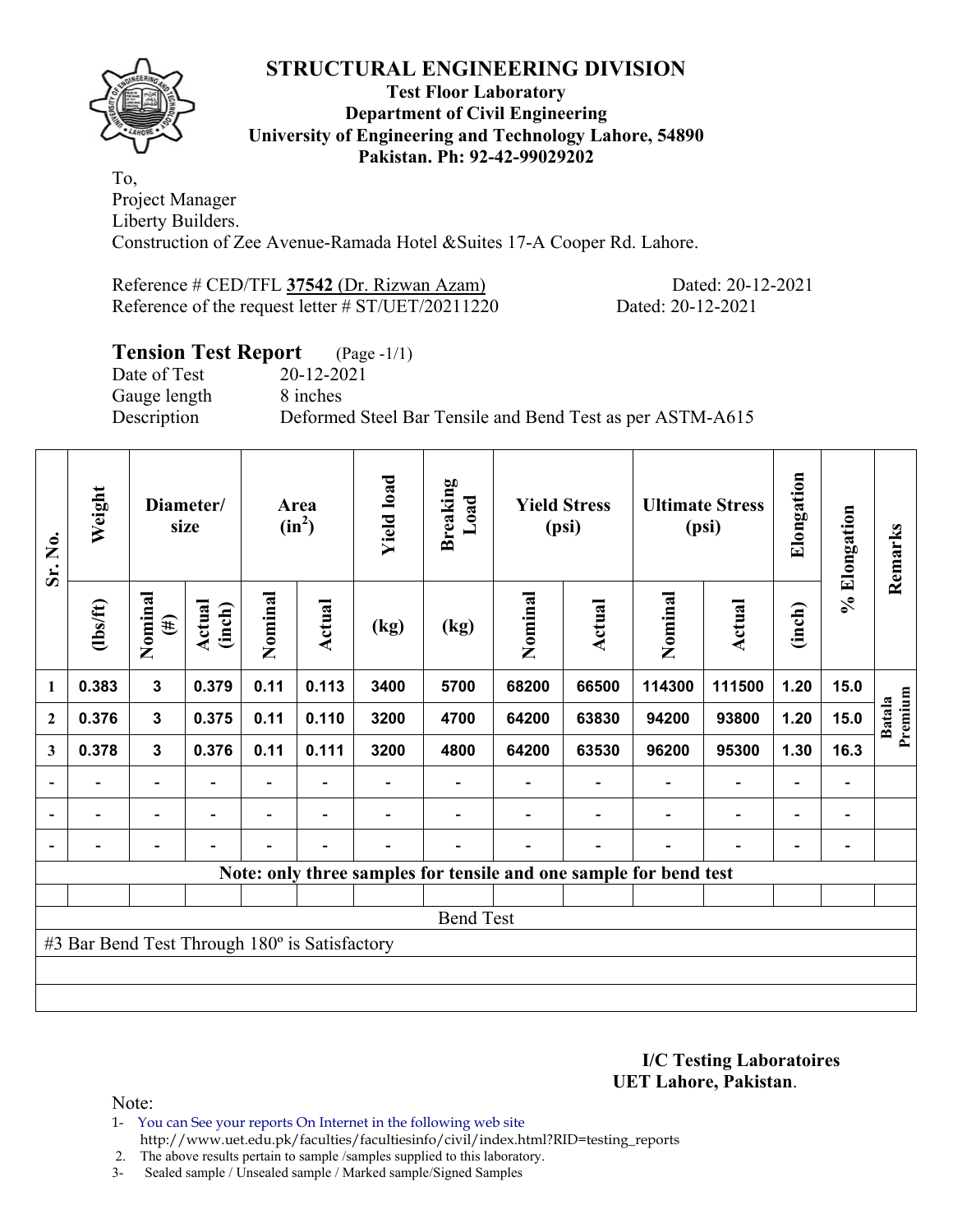

#### **Test Floor Laboratory Department of Civil Engineering University of Engineering and Technology Lahore, 54890 Pakistan. Ph: 92-42-99029202**

To, Tariq Alvi 892 FF City Housing Gujranwala.

Reference # CED/TFL **37545** (Dr. Rizwan Azam) Dated: 20-12-2021 Reference of the request letter # Nil Dated: 20-12-2021

### **Tension Test Report** (Page -1/1) Date of Test 20-12-2021 Gauge length 8 inches Description Deformed Steel Bar Tensile and Bend Test as per ASTM-A615

| Sr. No.          | Weight                                        |                              | Diameter/<br>size |         | Area<br>$(in^2)$         | <b>Yield load</b> | <b>Breaking</b><br>Load |         | <b>Yield Stress</b><br>(psi) |                                                                 | <b>Ultimate Stress</b><br>(psi) | Elongation               | % Elongation | Remarks    |
|------------------|-----------------------------------------------|------------------------------|-------------------|---------|--------------------------|-------------------|-------------------------|---------|------------------------------|-----------------------------------------------------------------|---------------------------------|--------------------------|--------------|------------|
|                  | $\frac{2}{10}$                                | Nominal<br>$(\#)$            | Actual<br>(inch)  | Nominal | <b>Actual</b>            | (kg)              | (kg)                    | Nominal | Actual                       | Nominal                                                         | <b>Actual</b>                   | (inch)                   |              |            |
| 1                | 0.421                                         | $\mathbf{3}$                 | 0.397             | 0.11    | 0.124                    | 4100              | 5300                    | 82200   | 72960                        | 106200                                                          | 94400                           | 1.30                     | 16.3         |            |
| $\mathbf{2}$     | 0.419                                         | $\mathbf{3}$                 | 0.396             | 0.11    | 0.123                    | 4200              | 5100                    | 84200   | 75190                        | 102200                                                          | 91300                           | 1.30                     | 16.3         | Agha Steel |
|                  |                                               | -                            |                   |         |                          |                   |                         |         |                              |                                                                 |                                 |                          |              |            |
| $\blacksquare$   |                                               | $\overline{\phantom{0}}$     |                   |         | $\overline{\phantom{a}}$ |                   |                         |         |                              |                                                                 |                                 | $\overline{\phantom{a}}$ | -            |            |
| $\overline{a}$   | -                                             | $\overline{\phantom{0}}$     |                   | -       | $\overline{\phantom{0}}$ |                   |                         |         |                              |                                                                 | $\overline{\phantom{0}}$        |                          | -            |            |
|                  | $\overline{a}$                                | $\qquad \qquad \blacksquare$ |                   |         | $\blacksquare$           |                   |                         |         |                              |                                                                 |                                 |                          | -            |            |
|                  |                                               |                              |                   |         |                          |                   |                         |         |                              | Note: only two samples for tensile and one sample for bend test |                                 |                          |              |            |
|                  |                                               |                              |                   |         |                          |                   |                         |         |                              |                                                                 |                                 |                          |              |            |
| <b>Bend Test</b> |                                               |                              |                   |         |                          |                   |                         |         |                              |                                                                 |                                 |                          |              |            |
|                  | #3 Bar Bend Test Through 180° is Satisfactory |                              |                   |         |                          |                   |                         |         |                              |                                                                 |                                 |                          |              |            |
|                  |                                               |                              |                   |         |                          |                   |                         |         |                              |                                                                 |                                 |                          |              |            |
|                  |                                               |                              |                   |         |                          |                   |                         |         |                              |                                                                 |                                 |                          |              |            |

#### **I/C Testing Laboratoires UET Lahore, Pakistan**.

Note:

1- You can See your reports On Internet in the following web site http://www.uet.edu.pk/faculties/facultiesinfo/civil/index.html?RID=testing\_reports

2. The above results pertain to sample /samples supplied to this laboratory.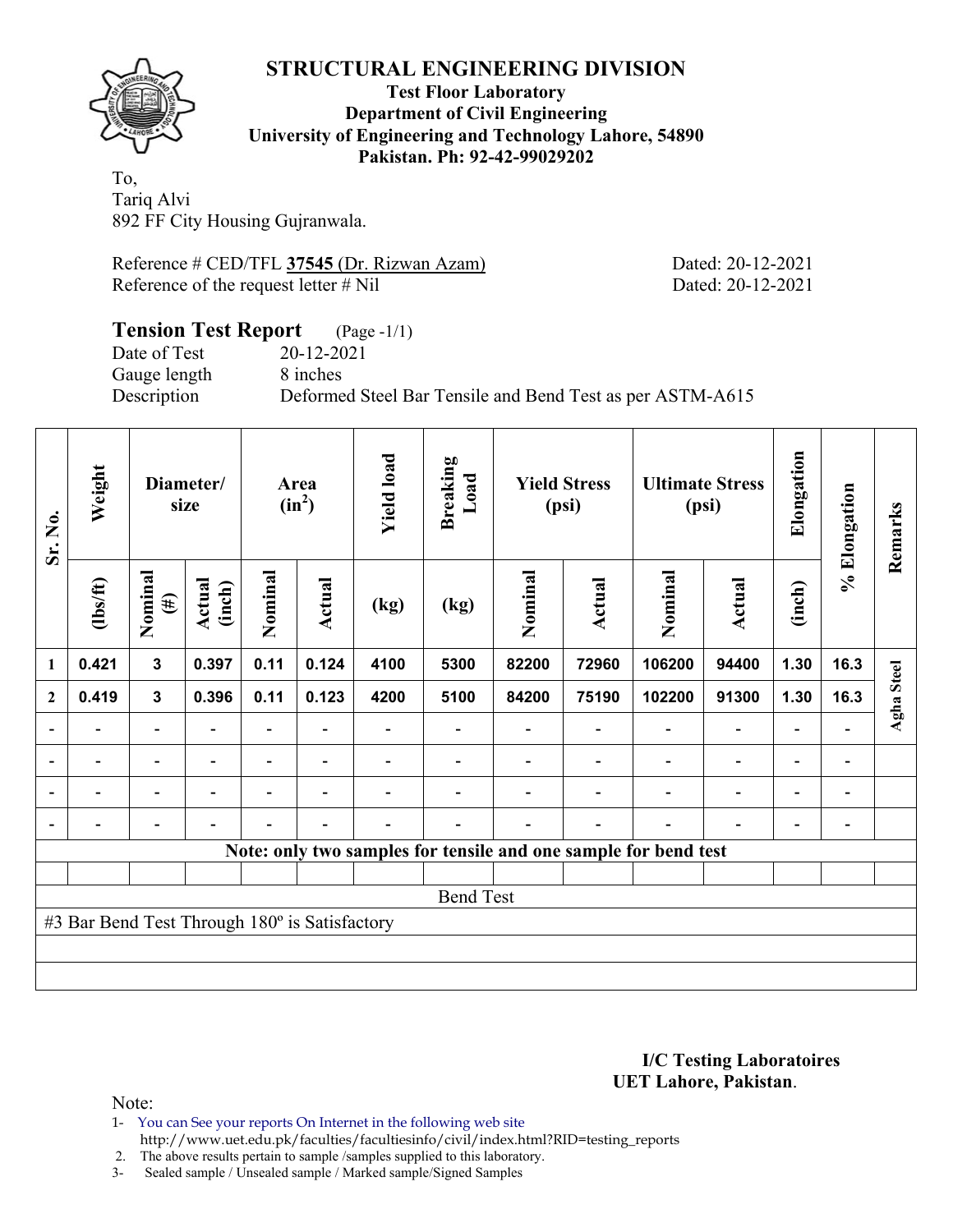

### **Test Floor Laboratory Department of Civil Engineering University of Engineering and Technology Lahore, 54890 Pakistan. Ph: 92-42-99029202**

To, Resident Engineer ACE Limited,Multan. (Establishment Of Civil Secretariat Multan & Allied Works) Reference # CED/TFL **37546** (Dr. Rizwan Azam) Dated: 20-12-2021 Reference of the request letter # ACE/RE/CSM/2021/009 Dated: 17-12-2021

### **Tension Test Report** (Page -1/1) Date of Test 20-12-2021

Gauge length 8 inches

Description Deformed Steel Bar Tensile and Bend Test as per ASTM-A615

| Sr. No.          | Weight                                        |                          | Diameter/<br>size |                | Area<br>$(in^2)$ | <b>Yield load</b> | <b>Breaking</b><br>Load |         | <b>Yield Stress</b><br>(psi) |                                                                 | <b>Ultimate Stress</b><br>(psi) | Elongation               | % Elongation                 | Remarks                |
|------------------|-----------------------------------------------|--------------------------|-------------------|----------------|------------------|-------------------|-------------------------|---------|------------------------------|-----------------------------------------------------------------|---------------------------------|--------------------------|------------------------------|------------------------|
|                  | $\frac{2}{10}$                                | Nominal<br>$(\#)$        | Actual<br>(inch)  | Nominal        | Actual           | (kg)              | (kg)                    | Nominal | <b>Actual</b>                | Nominal                                                         | <b>Actual</b>                   | (inch)                   |                              |                        |
| 1                | 0.376                                         | $\mathbf{3}$             | 0.375             | 0.11           | 0.110            | 3400              | 4900                    | 68200   | 67870                        | 98200                                                           | 97900                           | 1.20                     | 15.0                         |                        |
| $\mathbf{2}$     | 0.386                                         | $\mathbf{3}$             | 0.380             | 0.11           | 0.113            | 3600              | 5100                    | 72200   | 69950                        | 102200                                                          | 99100                           | 1.30                     | 16.3                         | Mughal<br><b>Steel</b> |
|                  |                                               | $\overline{\phantom{0}}$ |                   |                |                  |                   |                         |         |                              |                                                                 |                                 |                          |                              |                        |
| $\overline{a}$   |                                               |                          |                   |                |                  |                   |                         |         |                              |                                                                 |                                 |                          | -                            |                        |
| $\blacksquare$   | $\overline{\phantom{a}}$                      | $\overline{\phantom{0}}$ | $\blacksquare$    | $\blacksquare$ | ۰                |                   |                         |         |                              |                                                                 | $\overline{\phantom{0}}$        | $\blacksquare$           | $\qquad \qquad \blacksquare$ |                        |
| $\blacksquare$   |                                               | $\overline{\phantom{0}}$ |                   |                | ٠                |                   |                         |         |                              |                                                                 | $\overline{\phantom{0}}$        | $\overline{\phantom{0}}$ | $\qquad \qquad \blacksquare$ |                        |
|                  |                                               |                          |                   |                |                  |                   |                         |         |                              | Note: only two samples for tensile and one sample for bend test |                                 |                          |                              |                        |
|                  |                                               |                          |                   |                |                  |                   |                         |         |                              |                                                                 |                                 |                          |                              |                        |
| <b>Bend Test</b> |                                               |                          |                   |                |                  |                   |                         |         |                              |                                                                 |                                 |                          |                              |                        |
|                  | #3 Bar Bend Test Through 180° is Satisfactory |                          |                   |                |                  |                   |                         |         |                              |                                                                 |                                 |                          |                              |                        |
|                  |                                               |                          |                   |                |                  |                   |                         |         |                              |                                                                 |                                 |                          |                              |                        |
|                  |                                               |                          |                   |                |                  |                   |                         |         |                              |                                                                 |                                 |                          |                              |                        |

#### **I/C Testing Laboratoires UET Lahore, Pakistan**.

Note:

1- You can See your reports On Internet in the following web site http://www.uet.edu.pk/faculties/facultiesinfo/civil/index.html?RID=testing\_reports

2. The above results pertain to sample /samples supplied to this laboratory.